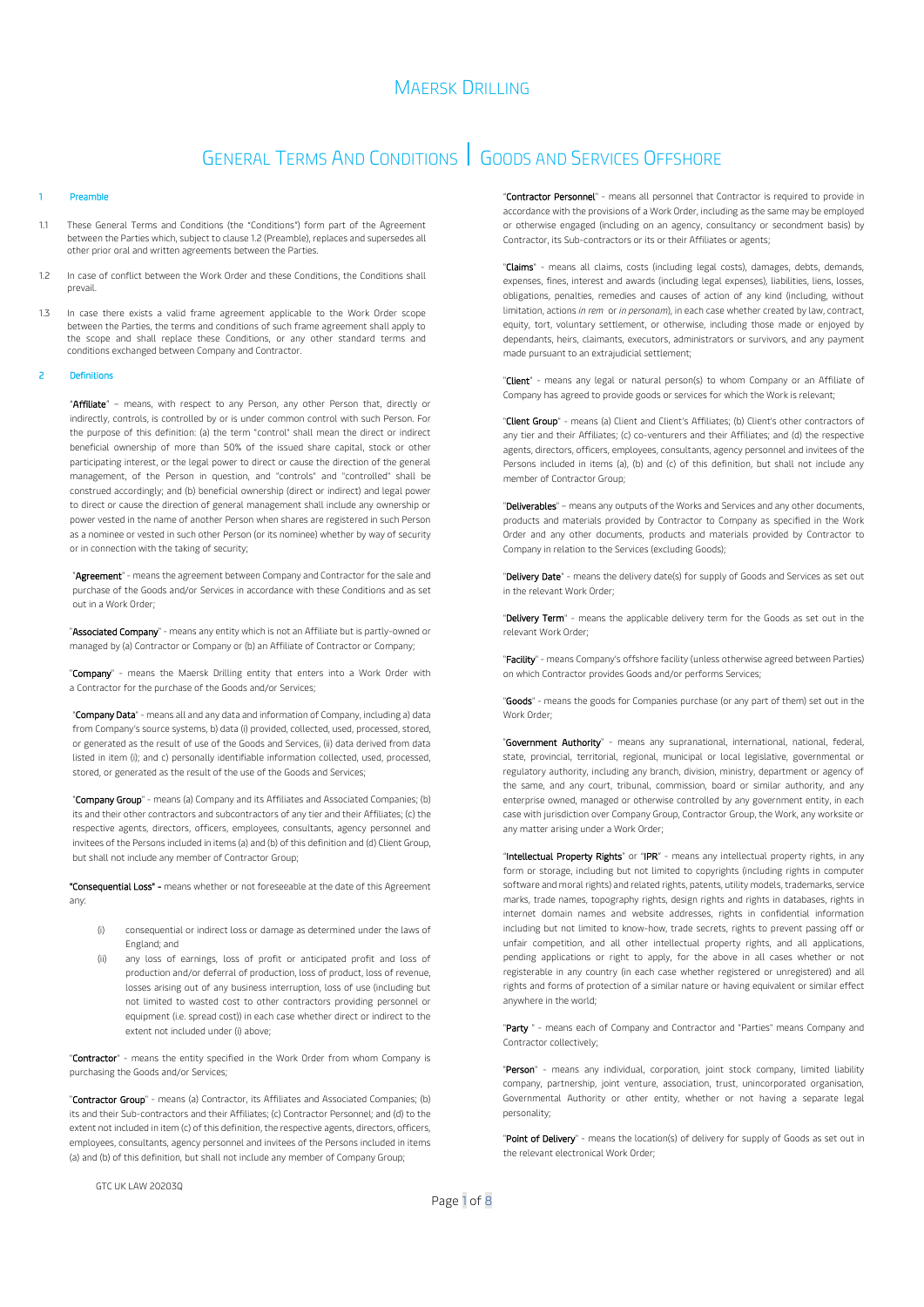# GENERAL TERMS AND CONDITIONS | GOODS AND SERVICES OFFSHORE

"Public Official" - means any (a) appointed official or any director, officer or other person employed in any capacity (i) at any level of Government, (ii) in a labour union controlled by any Government or political party or (iii) in any public international organization such as the United Nations or the European Union including any department, agency or other body thereof, (b) any candidate or officer or other person employed by a political party or (c) any person acting in any official capacity for or on behalf of any person or organization listed in (a) or (b);

"Rig" – means the mobile drilling unit in relation to which Contractor provides Goods and/or performs Services;

"Services" - the services, including any Deliverables, to be provided by the Contractor under the Agreement, as set out in the Work Order;"

"Sub-contractor" - means a supplier, contractor, vendor, agent or independent consultant of any tier selected and retained to provide Services/Goods on behalf of Contractor;

"Third Party" - means any Person that is not a member of Company Group or Contractor Group;

"Work" - means the supply of Goods, performance of Services and the provision of all other things, which Contractor is to render pursuant to the Agreement and as specified in a Work Order;

"Work Order" - means Company's order for the Goods and/or Services, as set out in Company's electronical purchase order form and as further specified therein.

### 3 Work Orders

- 3.1 The Work Order shall be deemed to be accepted on the earlier of:
	- Contractor issuing a written acceptance of the Work Order; or
		- b) Contractor doing any act consistent with fulfilling the Work Order, at which point the Agreement shall come into existence.

### <span id="page-1-4"></span>Contractor's responsibilities

4.1 Work. Contractor shall from the date set in the Work Order and for the duration of the Agreement provide the Work to Company in accordance with the terms of the Agreement.

Contractor shall meet any dates and milestones for the Work specified in the Work Order or that Company notifies to Contractor and time is of the essence in relation to any such dates and milestones.

- 4.2 Spare parts for pre-commissioning, commissioning, start-up and special tools. Contractor shall provide, preserve, pack, mark, and identify, transport, secure and deliver as part of the Work Order and included in the above Work Order total price, spare parts for pre-commissioning, commissioning, start-up and first fill chemicals/lubricants (if any) and special tools as required by an experienced contractor.
- <span id="page-1-2"></span><span id="page-1-1"></span><span id="page-1-0"></span>Services. In providing the Services, Contractor shall
	- a) co-operate with Company in all matters relating to the Services, and comply with all instructions of Company;
	- b) use personnel who are suitably skilled and experienced to perform tasks assigned to them, and in sufficient number to ensure that Contractor's obligations are fulfilled in accordance with the Agreement;
	- c) ensure that the Deliverables shall be fit for any purpose that Company expressly or impliedly makes known to Contractor;
	- d) provide all equipment, tools and vehicles and such other items as are required to provide the Services;
	- e) use the best quality goods, materials, standards and techniques, and ensure that the Deliverables, and all goods and materials supplied and used in the Services or transferred to Company, will be free from defects in workmanship, installation and design;
	- f) obtain and at all times maintain all licenses and consents which may be required for the provision of the Services;
	- g) observe all health and safety rules and regulations and any other security requirements that apply at any of Company's premises and Facilities;
- hold all materials, equipment and tools, drawings, specifications and data cf. clause [20](#page-6-0) (Data), supplied by Company to Contractor ("Company Materials") in safe custody, maintain Company Materials in good condition until returned to Company, and not dispose or use Company Materials other than in accordance with Company's written instructions or authorisation; and
- <span id="page-1-3"></span>not do or omit to do anything which may cause Company to lose any licence, authority, consent or permission on which it relies for the purposes of conducting its business, and Contractor acknowledges that Company may rely or act on the Services.

### <span id="page-1-5"></span>5 Price, Invoicing, Payment and Taxes

- 5.1 Price and charges. The fees and charges for the provision of the Goods and/or Services shall be the price shown for each of such Goods and/or Services on the face of the Work Order.
- 5.2 **E-Catalogue.** If requested by Company, Contractor shall submit or upload all relevant information of the Goods/Services (including prices), as the case may be in Excel spreadsheet format or directly to Company's "Maersk e-Catalogue System". The details shall include, but are not limited to:
	- a) Contractor part number;
	- b) short description of each item;
	- c) unit of measure;
	- d) HS code;
	- e) physical package measurements including dimensions and weight;
	- f) export controlled (Yes/No including any needed export classification information as set out in claus[e 11](#page-4-0) (Compliance) below); and
	- g) lead time.

Contractor is responsible for keeping the aforesaid information updated at all times and must notify Company without undue delay on discovery of any incorrect data. Company will rely on Contractor's data in the Excel spreadsheet or, as the case may be, the Maersk e-Catalogue when making a purchase under a Work Order (except in the case of obvious error). If Company orders same item more than twice for 12 months period Contractor shall add this item to Excel spreadsheet.

- 5.3 No other charges. Apart from VAT and Taxes (as set out below), the fees and charges shall include all costs and expenses, whether internal or external or direct or indirect incurred by Contractor in complying with the obligations set out in this Agreement or required by law.
- 5.4 **Invoicing.** Invoices shall be in English, addressed to Company and include all necessary references to the specific Goods and Services provided and Company's references including Company's name, contact person and department, Work Order number, place of delivery, quantity and description of the Goods or Services (in the same sequence as in the Work Order). With regards to taxes each invoice shall show (i) the governing VAT rate applicable to the charges being invoiced; (ii) the VAT registration number of Contractor; and (iii) the VAT registration number of Company.
- 5.5 **Due payment and non-payment.** Payment shall, unless otherwise stipulated in a Work Order, be due and payable current month + 60 (sixty) days from delivery and Company's receipt of complete and correct invoice at the address stated in the Work Order, if not disputed by Company prior thereto in writing. In the event Company has not received an invoice, in whole or in part, for the Goods or Services under a Work Order at the address stated in the Work Order 180 (one-hundred and eighty) days after the delivery of the Goods or completion of the Services, such Goods or Services shall not qualify for invoicing and any such invoice presented shall not be payable.
- 5.6 Interest on late payments. In the event of late payment of undisputed amounts Company shall pay interest on all overdue sums at the Bank of England Base rate plus 2% (two per cent) p.a. proportionally for the period.
- 5.7 **VAT.** All prices and rates contained in this Agreement are exclusive of VAT but inclusive of all other taxes, withholding taxes, duties and charges including, but not limited to, corporate income taxes, individual taxes and other social contributions (labour law taxes). Notwithstanding anything else herein to the contrary, Company may withhold (or cause there to be withheld, as the case may be) from any amounts otherwise due or payable under or pursuant to this Agreement such federal, state and local corporate,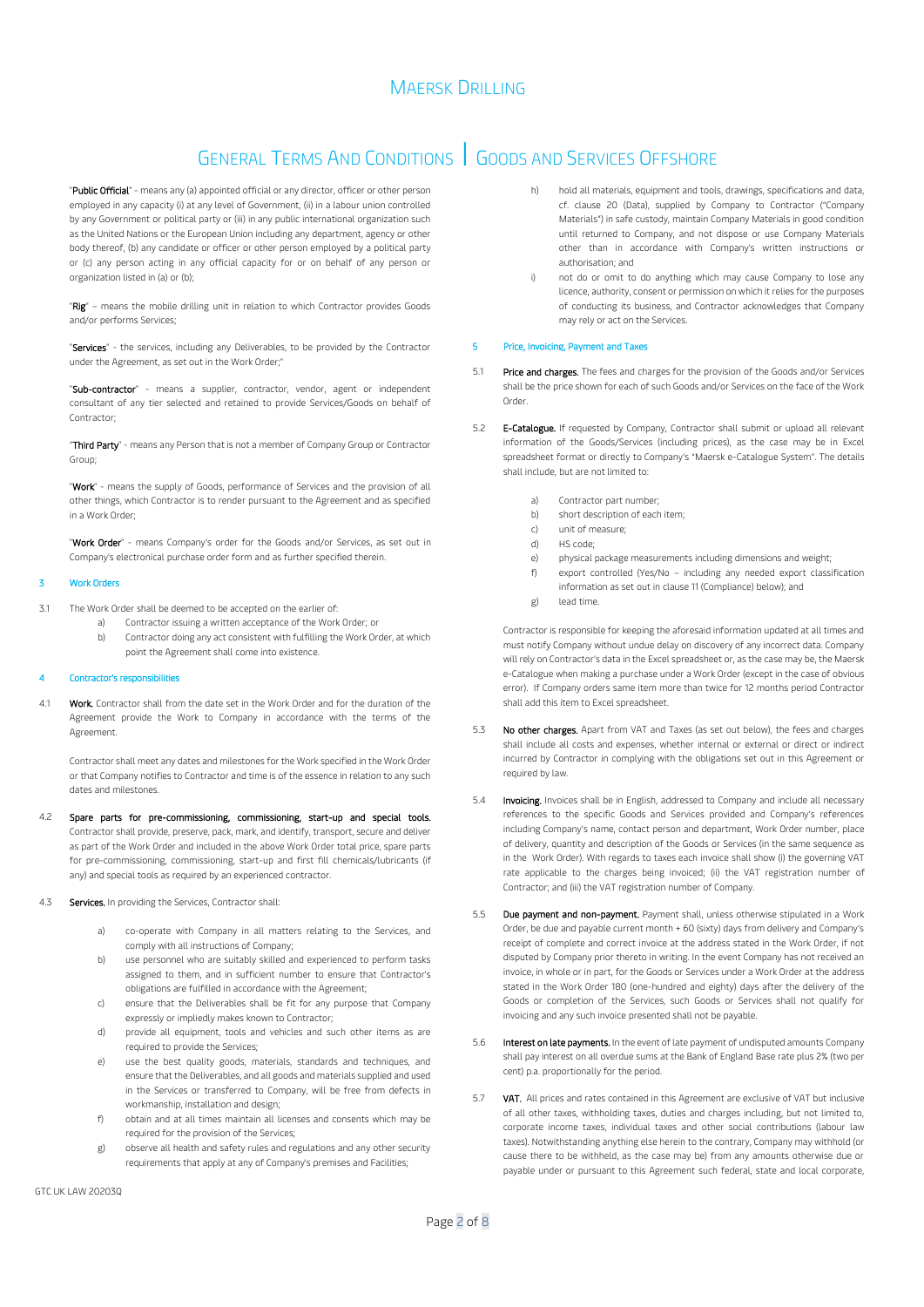## GENERAL TERMS AND CONDITIONS | GOODS AND SERVICES OFFSHORE

income, employment, or any other taxes or duties as may be required to be withheld pursuant to any applicable law or regulation, determined by Company in its sole discretion exercised in good faith. Contractor acknowledges that it may have tax obligations outside of its state of residence or incorporation or the state from where it operates, including specific tax reporting or filing obligations. It is the liability of Contractor to ensure that all relevant documentation requirement related to VAT are met. If Company and Contractor are in dispute in respect to the VAT liability to be applied to the Agreement, the Parties shall promptly apply for a written opinion from the appropriate Tax Authorities on the supplies made under the Agreement. The opinion of the appropriate authorities shall bind both Parties. Each party is to cover its own cost related to the opinion.

- 5.8 Tax. Each Party is responsible for all taxes (including, but not limited to, taxes based upon its in-come) or levies imposed on it under applicable laws, regulations and tax treaties as a result of any contract and any payments hereunder. In the event that a withholding tax or similar tax, including any advance tax, is payable, Company will be entitled to deduct the withholding tax or similar tax from the payment relating to Contractor as required under applicable laws, regulations and tax treaties. Contractor will indemnify and hold Company harmless against all claims by any tax authority for any underpayment of withholding tax or similar tax including advance tax, penalties and interest.
- 5.9 Form RF-1199 (applicable for delivery of Goods and/or Services in Norway and/or on the Norwegian continental shelf and/or when Company is a Norwegian Maersk Drilling entity). Contractor warrants that it is familiar with the Norwegian Assessment Act (*Skatteforvaltingsloven*) of 27 May 2016 no. 14, in particular paragraph 7-6 of the Act, with appurtenant regulations passed by the Ministry of Finance, concerning the duty to report on employees and companies resident abroad who are given assignments on the Norwegian continental shelf and/or in Norway. Company will furnish the relevant RF-1199 and submit it to the Norwegian Tax Authorities. A copy will be sent to Contractor only if electronic reporting is not possible. Contractor warrants that it will send a written notification to Maersk Drilling Norge AS ("MDN") before Contractor's own employees and any Sub-Contractors commence work on the Norwegian continental shelf and/or in Norway under the Agreement and/or Work Order. Contractor shall furnish all other required information to the Norwegian Tax Authorities concerning Contractor's own employees (RF-1198) and any Sub-Contractors (RF-1199) as soon as possible after the Agreement and/or Work Order has been awarded and no later than 14 – fourteen – days after the work on the Norwegian continental shelf and/or in Norway has commenced. Any changes to the Agreement and/or Work Order shall be reported by Contractor no later than 14 days after the changes have occurred. A copy of Contractor's reporting of own employees and any Sub-Contractors is to be sent to MDN upon request.

Additional requirements for the provision of personnel. For foreign resident employees who are not employed by Norwegian registered companies, MDN can request a copy of their tax statements every other month, the remittance forms which have been sent to the Norwegian Tax Authorities as well as copies of bank or postal account receipt for paid taxes. If requested, these copies shall be with MDN within the 30th of the month when payments have been made. If the copies are not received in time, payments due to Contractor will be withhold. The information in such documents will be handled confidentially and shall be sent directly to MDN. For foreign resident employees employed by Norwegian registered companies, MDN can request a statement from a certified public accountant comprising all conditions of all foreign resident employees' salaries and benefits, including a statement that, as far as the accountant knows, there exists no non-declared benefits chargeable with tax. If requested, the statement shall list all individuals involved and shall be forwarded at least yearly, in addition to when an employee takes up or leaves a position with Contractor.

- 5.10 Right to set off payment. Company reserves the right to set off payments against any amount validly in dispute or owed to Company by Contractor.
- 5.11 **Quarantine period.** If Contractor Group personnel is subject to quarantine, due to i) local regulations, ii) showing symptoms of COVID19 (and/or any other similar disorder, epidemic or pandemic), or iii) Company's instruction to do so as a preventive measurement, Company shall as the sole compensation in relation to such quarantine pay unless otherwise agreed 50% of the daily or hourly rate for standby (if no standby rate then the operating rate), as for the quarantine period, however for no longer than 14 calendar days. Company will, unless otherwise agreed, arrange and pay for board and lodging for the quarantine period. Where Contractor arranges quarantine, Company will reimburse all reasonable costs in relation to board and lodging for the quarantine period at cost and subject to Contractor submitting documentation to Company's satisfaction.

Contractor is not entitled to any other fee and/or compensation for any period of quarantine. Notwithstanding the previous no compensation of any kind shall be paid for quarantine periods i) in connection with Contractor's demobilisation, ii) where Contractor's personnel have failed to comply with health and safety regulation, or iii) where the Work is performed in Contractor personnel's country of origin or residence.

### 6 Delivery, Title and Risk

- 6.1 **Delivery.** Goods shall be delivered at the Point of Delivery on the Delivery Date in accordance with the Delivery Term all as specified in the Work Order along with all documentation necessary for the storage, installation, commissioning, operation, use and maintenance of the Goods and all other relevant documentation.
- 6.2 Incoterms. Unless otherwise provided in a Work Order, delivery terms for Goods shall be DDP (Incoterms 2010) (as Delivery Term) at the Facilities (as Point of Delivery) and on the date stated in the Work Order with all necessary customs invoices and delivery notes (issued in duplicates in English), advice notes, bills of lading and other documents ordinarily accompanying such Goods. Contractor has an obligation to insure the full value of the Goods, regardless of Incoterms rules agreed. If the Delivery Term conflicts with any other provision of a Work Order, the latter shall prevail.
- Services. Services shall be provided at the delivery point (Point of Delivery) and on the date(s) as specified in the Work Order.
- 6.4 **Complete delivery.** Unless otherwise provided in the Work Order, delivery shall not be deemed to have taken place until the Goods and/or Services have been received in full and in conformance with the timeline and milestones set out in the Work Order and with all certificates of approval, test certificates and other certification or necessary documentation required according to this Agreement or at law.
- Title and risk. Without prejudice to Company's rights and remedies herein, title and risk for the Goods shall pass to Company upon, and Contractor remains fully responsible for all Goods until, confirmed delivery, whereas title and risk of the Deliverables shall pass to Company upon approved completion of the Services, unless otherwise provided in the Work Order. Contractor remains responsible for all goods, equipment or material leased to Company as part of its Services.

### **Suspension and Termination**

<span id="page-2-0"></span>7.1 Suspension. Company shall have the right, by notice (including verbal instruction) to Contractor, to suspend the Work or any part thereof to the extent detailed in the notice, for any of the following reasons: (a) in the event of some default on the part of Contractor; or (b) in the event that suspension is necessary for the proper execution or safety of the Work, or persons; it poses a risk to the environment, property; or (c) to suit the convenience of Company.

Upon receipt of any such notice, Contractor shall, unless instructed otherwise: (i) discontinue the Work or the part of the Work detailed in the notice, on the date and to the extent specified; (ii) properly protect and secure the Work as required by Company; (iii) take all reasonable measures to minimize the costs, expenses and losses of Company and Contractor; (iv) promptly make every reasonable effort to obtain suspension upon terms satisfactory to Company of all outstanding orders and subcontracts to the extent they relate to the execution of the portion of the Work suspended; (v) and continue to perform all unsuspended parts of the Work.

Contractor shall be liable for and bear all its own costs incurred as a result of suspension pursuant to clause [7.1](#page-2-0) (a) (Suspension) and claus[e 7.1](#page-2-0) (b) (Suspension) and shall not be entitled to any extension allowance of time or to any payment whatsoever arising out of or in connection with such suspension.

7.2 Termination. Company may terminate the Agreement for convenience upon 1 (one) month prior written notice to Contractor.

Without limiting or affecting any other right or remedy available to it, Company may terminate the Agreement with immediate effect by giving written notice to Contractor if:

Contractor commits a material breach of any of the provisions of the Agreement and such breach is not capable of remedy or, where capable of remedy and following receipt of a notice from Company, Contractor does not immediately commence and thereafter continuously proceed with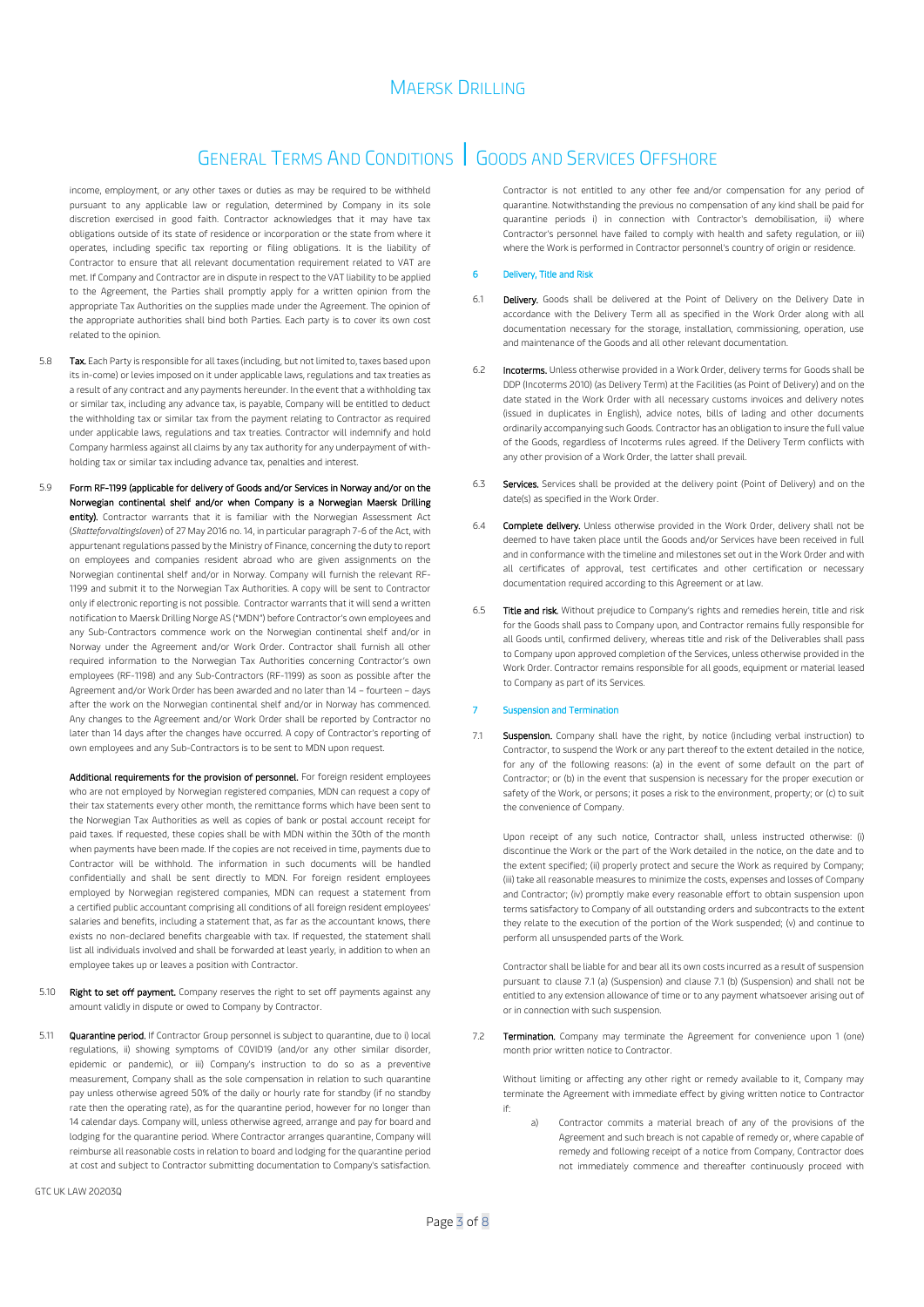## GENERAL TERMS AND CONDITIONS | GOODS AND SERVICES OFFSHORE

action satisfactory to Company to remedy such breach and in any event does not remedy the same within seven (7) days from receipt of such notice; or

- b) there is a change of control of Contractor; or
- c) Contractor's financial position deteriorates to such an extent that in the Company's opinion Contractor's capability to adequately fulfil its obligations under the Agreement has been placed in jeopardy; or
- Contractor commits a breach of clauses [4.3](#page-1-0) [f\),](#page-1-1) [g\),](#page-1-2) [i\)](#page-1-3) (Contractor's responsibilities. Services) and clause [11](#page-4-0) (Compliance) and clause [12](#page-4-1) (Responsible Procurement).
- 7.3 Total loss. In the event that the Rig becomes a total loss (which includes a constructive, arranged and/or comprised total loss as well as loss due to expropriation) this Agreement shall automatically be considered terminated without notice as from the moment of the incident directly leading to the total loss occurred and except for Company's obligation to pay Contractor any amounts due to for Goods and Services performed prior to the termination neither Party shall have any claim whatsoever towards the other in connection with the termination.

### 8 Packing, Marking and Storage

- 8.1 **Packing requirements.** Unless it is set out differently in a Work Order, all Goods delivered (including each successive deliveries) shall be packed in non-wooden packaging, presented with a "Non-wooden Packaging Declaration" or alternatively approved wooden packaging, i.e. bark-free and heat or fume-treated carrying an official certificate from the exporting Government approving the above treatment. In case above requirements are not complied with Company has the right to reject the delivery or re-package the Goods at Contractor's expense. All Goods shall be delivered in a secure and appropriate packing suitable for domestic or overseas transport with due consideration to the generic nature and composition of the Goods supplied. Each Work Order must be clearly marked and packed separately to ensure proper registration and receipt. Contractor is allowed to pack several Work Orders on the same pallet, as long as each Work Order is packed in its own package. Pallets containing packages for several Work Orders shall be labelled with an A4 sized sign "Mixed Pallet" or "Split Pallet". Contractor must pack multiple packages for a single Work Order on the same pallet. Contractor may not split a purchase order with multiple packages over several pallets unless the Work Order is so large that it fills one pallet and needs to be packed on a second pallet. Contractor shall otherwise follow any reasonable handling and packing instructions.
- 8.2 Marking. Each delivery shall be clearly marked with Company's name and address, Company's Work Order number, place of delivery, consignee and "Ship's spares in transit" or other relevant identifying description on the exterior of the package(s) and be included in the documentation. Restricted articles must be marked and packed according to the IMO/IATA/ADR/RID rules and regulations in force at the time of delivery. Likewise, all documents/certificates prescribed in IMO/IATA/ADR/RID must accompany the Goods but should not be enclosed in the package(s).
- 8.3 Storage. Upon request of Company, Contractor shall store free of charge for Company the result of Works (deliverables) or the Goods and the other materials or equipment related to this Work Order for a period of at least one (1) month under its custody and care and its expense, carrying out any activity for preservation, if necessary, in its workshop or in those of third parties to be advised to Company for approval. Should Company require longer storage term, the cost of storage shall be discussed between the Parties and subject to specific agreement.

### <span id="page-3-0"></span>9 Hazardous Substances

- 9.1 Registration requirement. If a Contractor delivers hazardous substances, Contractor shall provide the necessary documentation (including HOCNF) in line with the local regulations, wherever applicable within 14 days. According to international maritime legislation a Safety Data Sheet ("SDS") shall be delivered by Contractor to Company together with the delivery taking place; and any other relevant documents as required by the applicable local conventions and regulations. Contractor shall also send a PDF copy of such SDS to chemicals@maerskdrilling.com written in English prior to each first-time delivery and subsequently after each revision.
- 9.2 **Instructions**. All hazardous substances delivered shall be accompanied by easily understandable instructions (SDS and Product Data Sheet) in English or any local language (subject to the local regulatory requirements) and a dangerous Goods

GTC UK LAW 20203Q

declaration or a marine pollutants declaration, as applicable as required by the Merchant Shipping (Dangerous Goods and Marine Pollutants) Regulations.

- Compliance. The SDS shall comply with applicable EU and Danish legislations and/or any other relevant applicable local regulations. Contractor shall update the SDS continuously and minimum once a year to confirm the validity. This shall be communicated to chemicals@maerskdrilling.com.
- 9.4 **Innovation.** Contractor shall stay up-to-date with the development and ensure that hazardous ingredients are replaced by less hazardous ones where technically possible to comply with the goals to substitute hazardous substances on-board ships. Contractor undertakes not to utilize hazardous ingredients if they can be substituted by a substance which is not hazardous, less hazardous or less noxious than the one being used.
- 9.5 Costs. Contractor is expected to pay for all costs in connection with preparation of the SDS as described above.

#### <span id="page-3-1"></span>10 Prohibition and Control of Hazardous Materials as per EU SRR and IMO Hong Kong

- 10.1 The below mentioned regulations prohibit and control the use of certain hazardous materials on board existing vessels, rigs and new-builds: (a) Regulation (EU) No 1257/2013 of the European Parliament and of the Council of 20 November 2013 (EU Ship Recycling Regulation, EU SRR); (b) Hong Kong International Convention for The Safe and Environmentally Sound Recycling of Ships, 2009 (HKC).
- 10.2 Prohibited Materials. Contractor shall ensure that all Goods (equipment, components, spares, materials, stores, gaskets, etc.) supplied to Company are free of the below listed substances; as the EU SRR and HKC prohibits the use of these materials.

| Prohibited<br><b>Materials</b>             | Definitions                                                                                                                                                                                                                                                                                                                                                                                                       |
|--------------------------------------------|-------------------------------------------------------------------------------------------------------------------------------------------------------------------------------------------------------------------------------------------------------------------------------------------------------------------------------------------------------------------------------------------------------------------|
| Ashestos                                   | Materials containing asbestos                                                                                                                                                                                                                                                                                                                                                                                     |
| $Ozone-$<br>depleting<br>substances        | Controlled substances defined in Article 1(4) of the Montreal Protocol on<br>Substances that Deplete the Ozone Layer, 1987, listed in Annexes A,B,C or E to<br>that Protocol in force at the time of application or interpretation of this Annex.                                                                                                                                                                 |
|                                            | Ozone-depleting substances that may be found on board ships include, but are<br>not limited to:                                                                                                                                                                                                                                                                                                                   |
|                                            | Halon 1211 Bromochlorodifluoromethane                                                                                                                                                                                                                                                                                                                                                                             |
|                                            | Halon 1301 Bromotrifluoromethane                                                                                                                                                                                                                                                                                                                                                                                  |
|                                            | Halon 2402 1,2-Dibromo-1,1,2,2-tetra fluoroethane (also known as Halon 114B2)                                                                                                                                                                                                                                                                                                                                     |
|                                            | CEC-11 Trichlorofluoromethane CEC-12 Dichlorodifluoromethane                                                                                                                                                                                                                                                                                                                                                      |
|                                            | CFC-113 1,1,2-Trichloro-1,2,2-trifluoro ethane                                                                                                                                                                                                                                                                                                                                                                    |
|                                            | CFC-114 1,2-Dichloro-1,1,2,2-tetrafluoro ethane                                                                                                                                                                                                                                                                                                                                                                   |
|                                            | CFC-115 Chloropentafluoroethane HCFC-22                                                                                                                                                                                                                                                                                                                                                                           |
|                                            | Chlorodifluoromethane                                                                                                                                                                                                                                                                                                                                                                                             |
| Polychlorinated<br>biphenyls (PCB)         | 'Polychlorinated biphenyls' means aromatic compounds formed in such a<br>manner that the hydrogen atoms on the biphenyl molecule (two benzene rings<br>bonded together by a single carbon- carbon bond) may be replaced by up to<br>ten chlorine atoms                                                                                                                                                            |
|                                            | (CAS No: 1763-23-1)                                                                                                                                                                                                                                                                                                                                                                                               |
|                                            | C 8 F 17 SO 2 X                                                                                                                                                                                                                                                                                                                                                                                                   |
|                                            | (X = OH, Metal salt (O-M + ), halide, amide, and other<br>derivatives including polymers)                                                                                                                                                                                                                                                                                                                         |
|                                            | Examples:<br>Potassium perfluorooctane sulfonate (CAS no. 2795-39-3);<br>Lithium perfluorooctane sulfonate (CAS no. 29457-72-5);<br>Ammonium perfluorooctanesulfonate (CAS no. 29081-56-9);<br>diethanolammonium perfluorooctane sulfonate (CAS no. 70225-14-8);<br>tetraethylammonium perfluorooctane sulfonate (CAS no. 56773-42-3);<br>didecyldimethylammonium perfluorooctane sulfonate (CAS no. 251099-16-8) |
| Perfluorooctane<br>sulfonic acid<br>(PFOS) | 'Perfluorooctane sulfonic acid' (PFOS) means perfluorooctane sulfonic acid and<br>Pevitavites at                                                                                                                                                                                                                                                                                                                  |
| Anti-fouling<br>compounds and<br>systems   | Anti-fouling compounds and systems regulated under Annex I to the Inter<br>national Convention on the Control of Harmful Anti-fouling Systems on Ships,<br>2001 (AFS Convention) in force at the time of application or interpretation of<br>this Annex                                                                                                                                                           |

10.3 **Hazardous Materials.** Contractor should identify and declare the presence of hazardous materials mentioned below in all Goods (equipment, components, spares, materials, stores, gaskets etc.) supplied to Company.

Hazardous Materials Threshold values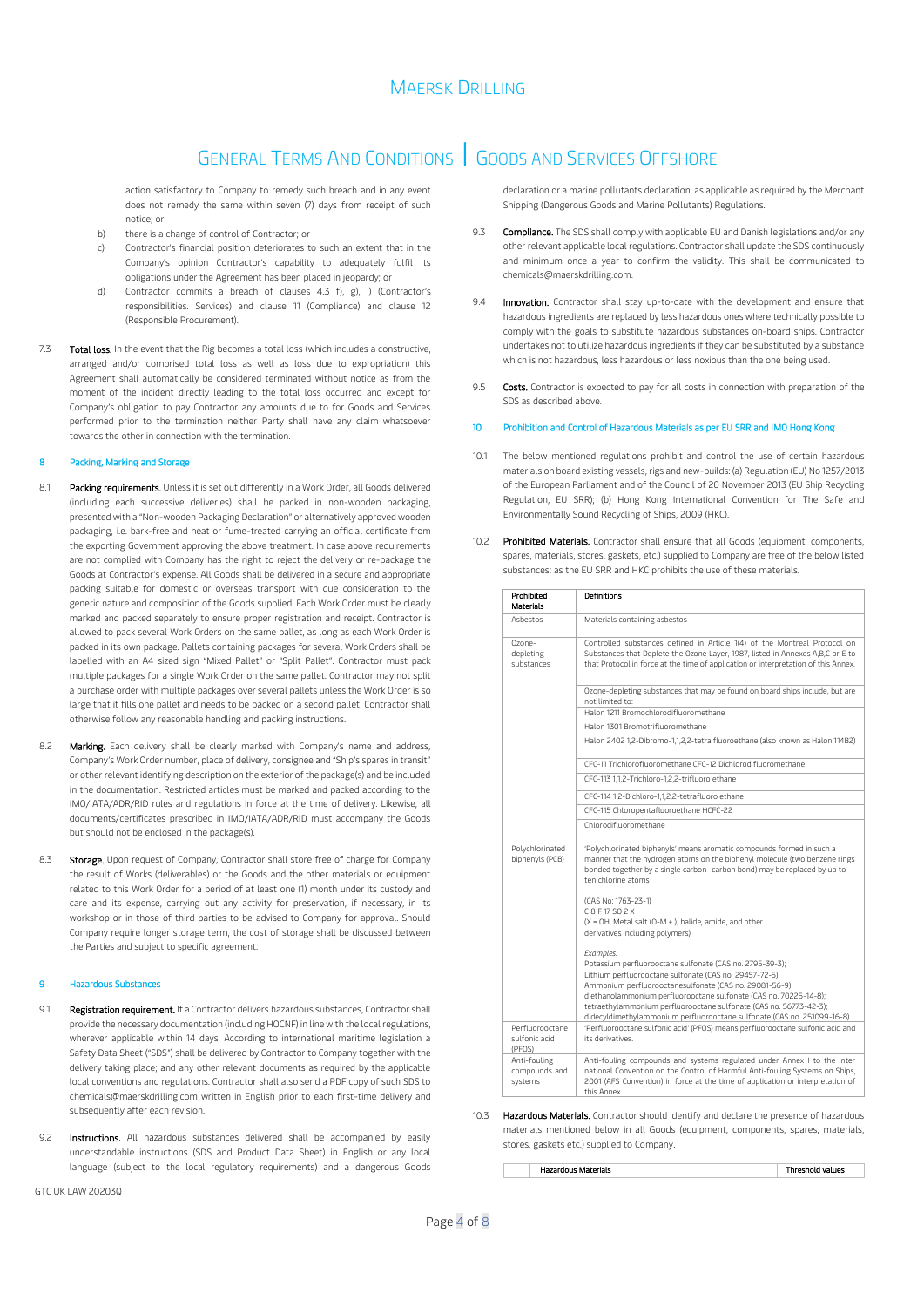## GENERAL TERMS AND CONDITIONS | GOODS AND SERVICES OFFSHORE

|                          | Cadmium and Cadmium Compounds                                                                                                                                                                                                                                    | 100 mg/kg          |
|--------------------------|------------------------------------------------------------------------------------------------------------------------------------------------------------------------------------------------------------------------------------------------------------------|--------------------|
| $\overline{\phantom{a}}$ | Hexavalent Chromium and Hexavalent Chromium Compounds                                                                                                                                                                                                            | 1000 mg/kg         |
| $\overline{z}$           | Lead and Lead Compounds                                                                                                                                                                                                                                          | 1000 mg/kg         |
| $\overline{4}$           | Mercury and Mercury Compounds                                                                                                                                                                                                                                    | 1000 mg/kg         |
| 5                        | Polybrominated Biphenyl (PBBs)                                                                                                                                                                                                                                   | 50 mg/kg           |
| 6                        | Polybrominated Diphenyl Ethers (PBDEs)                                                                                                                                                                                                                           | 1000 mg/kg         |
|                          | Polychlorinated Naphthalenes (more than 3 chlorine atoms)                                                                                                                                                                                                        | 50 mg/kg           |
| R                        | <b>Radioactive Substances</b>                                                                                                                                                                                                                                    | No threshold value |
| 9                        | Certain Shortchain Chlorinated Paraffins (Alkanes, C10-C13, chloro)                                                                                                                                                                                              | 1%                 |
| 10                       | Brominated Flame Retardant (HBCDD)<br>EC No: 221-695-9, 247-148-4, CAS No: 3194-55-6 25637-99-4;<br>alpha-hexabromocyclododecane, CAS No: 134237-50-6;<br>beta-hexabromocyclododecane, CAS No: 134237-51-7;<br>gamma-hexabromocyclododecane, CAS No: 134237-52-8 | 100 mg/kg (0.01%)  |

- $10.4$ Hazardous Documentation. Upon request by Company; Contractor shall provide two documents, (i) Supplier's Declaration of Conformity (SDoC) and (ii) Material Declaration (MD) for Goods (equipment, components, spares, materials, stores, gaskets, etc.) supplied to Company as per IMO guidelines. Costs related to this will be borne by Contractor.
- 10.5 Hazardous Compliance. Contractor shall comply with all International laws, rules, regulations, orders, conventions directives or ordinances in force from time to time; which specifically refer to the prohibited and hazardous materials in the EU SRR / HKC.

With reference to this clause, if Company identifies or is made aware of, at any time of a non-compliant Goods delivered by a Contractor; then Company may, without prejudice to any other rights or remedies which it may have, by written notice specifying the noncompliance, require Contractor to carry out all work necessary at Contractor's cost to replace the non-complaint Goods with compliant Goods. Company may demand immediate delivery i.e. via the fastest reasonable (as determined at Company's sole discretion) means of transportation available at the cost of Contractor (airfreight included).

Contractor shall carry out the re-delivery of the "Prohibited material free replacement Goods" immediately following Company's request or at such other time as required by Company to comply with Company's operational requirements. If Contractor is unable to deliver the replacement compliant Goods immediately; Company may undertake Contractor's responsibilities and choose alternate Contractors to deliver the complying Goods. Company shall notify Contractor in such cases and shall be entitled to recover from Contractor all additional costs reasonably incurred by Company as a direct result of carrying out such responsibilities. Contractor will bear all the cost of removal of nonconforming Goods from Company's location, following the relevant regulation for removal of the prohibited material.

- 10.6 **Hazardous Costs.** All costs incurred with relation to the compliance and non-compliance of Hazardous Compliance clause shall be for the sole account of Contractor. Contractor shall indemnify and hold Company harmless from all fines, penalties and all associated expenses arising out of or resulting from the violation by Contractor of any of its obligations under this clause.
- 10.7 Hazardous Audit. Company shall at all times have the right to audit and take and analyse samples; if Company believes there are reasons to do so. The cost hereof shall be borne by Company, however in case such audit uncovers non-compliance with this clause and any regulatory requirements, Contractor shall be liable for the complete cost of the audit.
- 10.8 **Hazardous Liability.** Notwithstanding anything otherwise agreed between the Parties, the Contractor's obligations under this clause are not subject to any limitations, whatsoever, under this Agreement or Work Order and shall extend beyond any agreed warranty period.

### <span id="page-4-0"></span>11 Compliance

11.1 General compliance. Contractor shall, and shall ensure that Contractor Group shall, at all times act in a manner consistent with the Maersk Drilling Code of Conduct, found at www.maerskdrilling.com/who-we-are/our-values. Furthermore, Contractor shall, and shall ensure that Contractor Group shall, comply with all national and international laws, rules, regulations, orders, conventions and ordinances in force from time to time and applicable to the delivery of Goods or performance of Services and/or relate to the provision, licensing, approval or certification of the Goods or Services, including but not limited to those relating to anti-corruption, occupational health and safety, environmental matters, wages, working hours and conditions of employment, subcontractor selection, discrimination, data protection and privacy.

- 11.2 Foreign Trade Controls and Sanctions. Contractor shall, and shall ensure that Contractor Group shall, comply with all trade, economic and financial sanctions and embargoes and all laws, regulations and orders directly or indirectly applicable to delivery of the Goods and Services including those imposed by the United States ("U.S.") and the European Union ("EU") and any EU member state, including for the avoidance of doubt all applicable regulations governing the export and re-export of goods, software and technology ("Foreign Trade Controls"). Contractor warrants hereby that no member of Contractor Group is subject to any sanction, prohibition, restriction or designation that would cause the provision of the Goods and Services to be unlawful further to any applicable Foreign Trade Controls. To the extent any goods, software and/or technology ("Items") supplied by Contractor to Company are subject to any such Foreign Trade Controls, Contractor shall without delay and in a form satisfactory to Company provide the specific export/reexport classification of each of the Items, including the U.S. export control classification number ("ECCN"), EU dual use classification, and/or other relevant means of classification for Items restricted under applicable Foreign Trade Controls, including for the avoidance of doubt those applicable to Items subject to military export controls.
- 11.3 Anti-Corruption. As regards this agreement each Party (i) shall comply with all applicable anti-corruption laws and regulations, including without limitation the U.S. Foreign Corrupt Practices Act and the UK Bribery Act 2010, as amended or updated from time to time; and (ii) undertakes and warrants to the other Party that it and its officers, directors, shareholders, employees, agents and other intermediaries, and any other person acting directly or indirectly on its behalf, shall not, directly or through third parties, give, promise or attempt to give, or approve or authorize the giving of, anything of value (including facilitation payments) to any person or any entity for the purpose of (i) securing any improper advantage for Contractor or Company, (ii) inducing or influencing a Public Official improperly to take action or refrain from taking action in order for either Contractor or Company to obtain or retain business, or to secure the direction of business to either Contractor or Company; or (iii) inducing or influencing a Public Official to use his/her influence with any Government Authority or public international organization for such purpose.
- 11.4 **Costs.** All costs incurred in complying with this claus[e 11](#page-4-0) (Compliance) shall be for the sole account of Contractor and Contractor shall indemnify and hold Company harmless from all fines, penalties and all associated expenses arising out of or resulting from the violation by Contractor of any of its obligations in this clause [11.](#page-4-0) Company shall have the right to undertake or to appoint at its own cost, charge and expense a designated representative to audit and verify Contractor's compliance with this clause [11.](#page-4-0)

### <span id="page-4-1"></span>12 Responsible Procurement

- 12.1 Supplier Pre-Qualification and Management System. Buyer requires Supplier to be registered and maintained under its compulsory supplier management program at its own cost whereby Supplier shall be pre-qualified by a third-party service provider prior to working on board our Rigs. The objective of this is to ensure that the Supplier demonstrates its commitment to appropriate safety plans, safety performance, industry best practices and established training programs that meet operational regulatory requirements.
- 12.2 Third Party Code of Conduct. Contractor shall respect and commit to implement MD's Third Party Code of Conduct as amended from time to time and found at www.maerskdrilling.com/who-we-are/our-values or alternatively an internationally recognized standard within the areas of human rights, anti-corruption, environment and labour, such as but not limited to United Nations Global Compact (UNGC), and Contractor agrees to accommodate any potential audit by MD or Company in order to verify the same.

#### 13 Force Majeure

13.1 A Party shall not be responsible for any failure to fulfil any term or condition of the Work Order caused by an unforeseen, extraordinary and serious event (not including economic hardship or adverse weather conditions, except for extraordinary weather conditions) not within its control and not caused by its default or error and which it could not reasonably have provided against by exercising due diligence and/or applying reasonable additional resources. If such event continues for 30 (thirty) consecutive days, Company may terminate the Agreement and neither Party shall have any further claim against the other, except to the extent that actual delivery has been made under such Agreement, where Company shall pay Contractor a fair value of the delivered Goods and/or Services in accordance with this Conditions and as agreed between the Parties. The Party invoking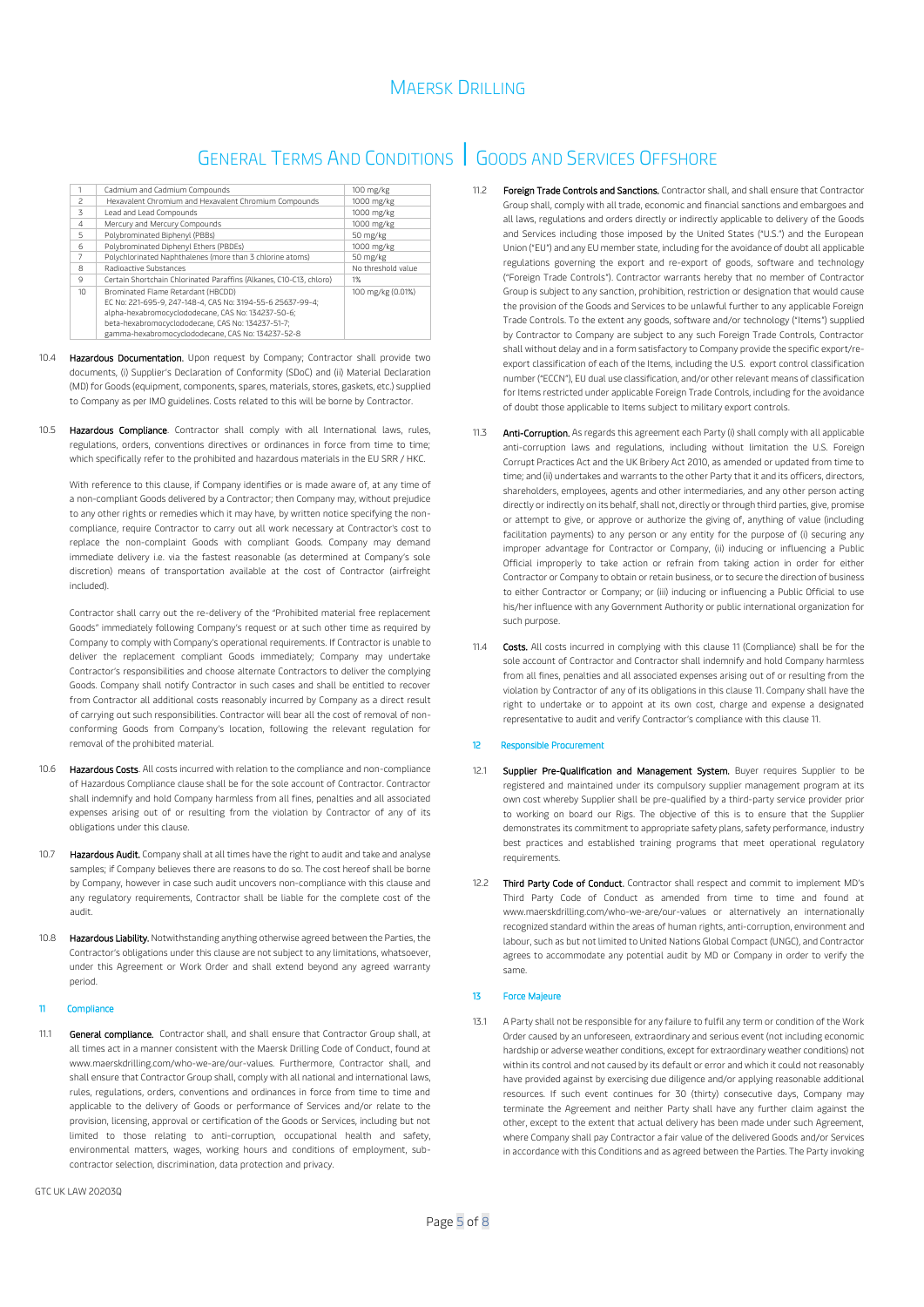## GENERAL TERMS AND CONDITIONS | GOODS AND SERVICES OFFSHORE

force majeure shall, as soon as possible, notify the other Party hereof in writing and take all reasonable steps to overcome or mitigate the impact of force majeure event.

### 14 Right to Audit

14.1 Company shall have the right, at its own expense and discretion, and no more than once a year to conduct quality audit of the production, processes, quality and other relevant part(s) of Contractor; provided that Company requesting such audit shall provide at least five (5) days prior written notice of the date of such intended audit to Contractor. During such respective audit, Contractor shall grant Company's representative necessary access and cooperate with the reasonable requests of the Company's representative related to such audit which Company shall keep confidential from unrelated parties. Company shall not be accounted for costs occurring to Contractor's own personnel regarding such audit.

### <span id="page-5-0"></span>15 Intellectual Property Rights

- 15.1 Intellectual Property rights. All Intellectual Property Rights, pertaining to and in the Agreement and any Work Order, including any and all rights in and to Goods, documentation, data, designs, drawings, inventions, discoveries, specifications, recordings, results, reports and any other documentation developed or made for the purpose of performance of the Agreement and/or any Work Order, whether written, computerised, photographic or otherwise or documentation, data or any other Deliverables and materials specifically developed by Contractor to fulfil the Agreement shall vest in Company upon creation, regardless of the requirement to patent or register such Intellectual Property Rights or not. Contractor hereby irrevocably assigns to Company by way of present and future assignment (as applicable) its whole right, title and interest in and to such Intellectual Property Rights free from all liens, charges and encumbrances at no cost to Company and without imposing further conditions with the intent that the same shall vest in Company immediately or, in the case of Goods, documentation, data or other Deliverables not yet in existence that the Intellectual Property Rights shall so vest immediately upon coming into existence.
- 15.2 All Company Materials and any Intellectual Property Rights pertaining hereto, shall at all time remain vested with Company, whether such Company Materials are in the possession of Contractor or not.
- 15.3 All originals and copies of the designs, drawings, inventions, discoveries, specifications, recordings, results, reports and any other documentation developed or made for the purpose of performance of the Agreement and/or Work Order, whether written, computerised, photographic or otherwise shall be submitted to Company upon completion and/or termination of the Agreement and/or the relevant Work Order.
- 15.4 For any and all Intellectual Property Rights, which are to be transferred by Contractor to Company subject to the this claus[e 15](#page-5-0) (Intellectual Property Rights), Contractor grants to Company Group a worldwide, royalty free, perpetual, irrevocable, sublicensable, transferable and exclusive license to use any and all Goods, data, Services and any other Deliverable, to the extent necessary for Company Group to enjoy full benefit of the Goods, data and Services and any other Deliverables for such purpose as intended under this Agreement until such Intellectual Property Rights are transferred to Company.
- 15.5 Notwithstanding anything mentioned hereinabove, for any other Intellectual Property Rights, which are not developed or made for the purpose of the performance of the Agreement and/or any Work Order, as set forth in this claus[e 15](#page-5-0) (Intellectual Property Rights), Contractor grants to Company Group a worldwide, royalty free, irrevocable transferable, sublicensable and non-exclusive license for the Agreement and/or Work Order for Company to use any and all Intellectual Property Rights pertaining hereto to the extent necessary, subject to the Agreement and/or Work Order, for Company Group to enjoy full benefit and enjoyment of such Intellectual Property Rights.

### <span id="page-5-2"></span>16 Confidentiality and Reference

<span id="page-5-1"></span>16.1 Contractor's Duty of Confidentiality. Contractor shall, and shall procure that the other members of Contractor Group, shall, keep confidential (i) all information about Company Group's circumstances of which they obtain knowledge in connection with the performance of Work under a Work Order; (ii) all data relating to the operation, performance and usage of property owned, hired, leased by or licensed to Company Group and (iii) all Company Data, except as provided hereunder, shall not use, reproduce or copy any of it except for purposes of the Work and shall not divulge any of it to any other member of Contractor Group or Third Party without Company's prior written consent, unless such data and information:

a) is part of the public domain; or

GTC UK LAW 20203Q

- b) was in the possession of Contractor Group prior to award of a Work Order and was not subject to any obligation of confidentiality owed to Company; or
- c) was received from a Third Party whose possession is lawful and who is under no obligation not to disclose; or
- d) is required to be disclosed in order to comply with the requirements of applicable law or of any relevant stock exchange, provided Contractor shall agree such disclosure with Company in advance if it is lawful to do so; or
- e) is required to be disclosed to another member of Contractor Group for performance of the Work, provided a similar undertaking of confidentiality is obtained from such Affiliate.

Contractor must ensure that any Person to whom it discloses data to which claus[e 16.1](#page-5-1) (Confidentiality) applies is aware of the terms of this clause [16](#page-5-2) and complies with its terms as if it were Contractor. Contractor will be responsible for any action (or failure to take action) by any Person to whom it discloses any data to which clause [16.1](#page-5-1) applies that would constitute a breach of this claus[e 16](#page-5-2) if such Person were Contractor.

Except as required by applicable law, Contractor shall not make (and shall procure that its Sub-contractors shall not make) any publicity releases or announcements concerning a Work Order without Company's prior written consent. In the case of publicity releases or announcements which are required by applicable law, Contractor shall notify Company of the timing and content of these not less than seventy-two (72) hours prior to their disclosure.

<span id="page-5-3"></span>16.2 Company's Duty of Confidentiality. Except for Contractor's pricing, trade secrets and software source code, which shall always be treated as confidential, all information provided by Contractor that Contractor wishes to remain confidential shall be clearly marked as confidential. In respect of such confidential information, Company shall be entitled to (i) disclose to and authorise use by Company Group and by Company's professional advisers who have a need to know the same in connection with a Work Order; (ii) disclose pursuant to the requirements of applicable law or of any relevant stock exchange; and (iii) disclose to and authorise use by Third Parties to the extent necessary under a Work Order.

The provisions of this claus[e 16.2](#page-5-3) numbers (i) to (iii) (Company's Duty of Confidentiality) shall not apply to information that vests in Company in accordance with a Work Order or is used or disclosed five (5) years or more after completion of the Work or the expiry or termination of a Work Order, whichever is the earlier.

Reference and advertising. Contractor is not permitted without prior written consent from Company, to use Company's name or any commercial relation with Company or a company associated with Company for the purpose of advertising or as a reference.

#### <span id="page-5-5"></span>17 Warranties

- <span id="page-5-4"></span>17.1 **Contractor's warranties.** Contractor warrants and undertakes that (i) the Goods shall (a) be new, of good quality and workmanship, free from defects and fit for the intended purposes as known to the Parties, including complying with any applicable regulation and specifications, including applicable standards, (b) to the extent supplied subject to a shelf life, have sufficient shelf life remaining to satisfy the requirements of a Work Order, (c) be free from all liens, charges, encumbrances and retention of title claims (ii) the Services are provided with all reasonable skill, care and diligence including in accordance with market standards and first class professional practices or such other level of standards agreed between the Parties, (iii) relevant spare parts and/or associated services for Goods will be available for a minimum of 10 years from delivery of the relevant Goods delivered under the Agreement (this obligation shall survive any termination hereof and be subject to the terms and conditions of the Agreement), (iv) the Goods and/or Services or any rights conferred to Company pursuant to this Agreement do not infringe the rights of any third party, (v) the Work provided complies with relevant mandatory rules and the compliance requirements set out in claus[e 11](#page-4-0) (Compliance) and claus[e 12](#page-4-1) (Responsible Procurement); and (vi) the Work will be provided in accordance with the provisions of a Work Order, including any specifications therein.
- 17.2 Warranty period. The Goods and Services delivered shall comply with the warranties and undertakings in above for 24 (twenty-four) months from the Goods and/or Services taken into use or from the date of complete delivery of Goods and/or Services whichever is later. No time limit shall apply to warranties relating to third party rights, cf. claus[e 17.1](#page-5-4) (iv), and compliance with rules, cf. claus[e 17.1](#page-5-4) (v) (Contractor's warranties).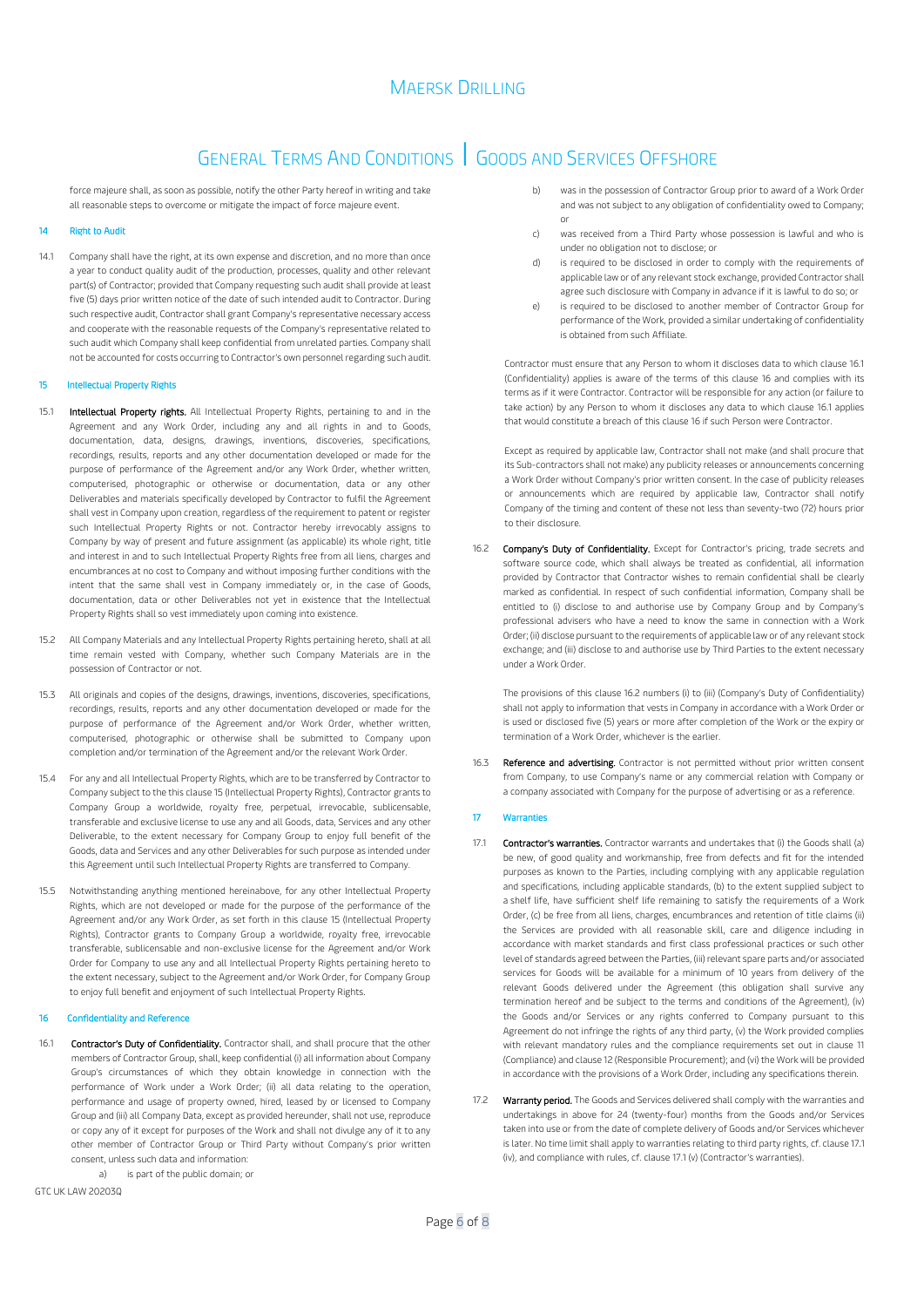## GENERAL TERMS AND CONDITIONS | GOODS AND SERVICES OFFSHORE

17.3 Extension of warranty. Following Contractor's remedy of a defect and/or re-delivery, a new warranty period of the same length as the original warranty period shall apply provided that it shall not extend beyond 36 (thirty-six) months from the commencement of the original warranty period.

### 18 Remedies and Liquidated Dama

18.1 Occurrence of Delay. In case of failure of timely delivery of correct and non-defective Goods or Services, Company may at its discretion demand that Contractor: (i) pays Company a sum by way of liquidated damages of 5% (five per cent) of the total charges to be paid under the Work Order per day of delay, however such liquidated damages shall not exceed a total of 50% (fifty per cent) of the total charges of the Work Order in question (the parties acknowledging such sum(s) are a genuine pre-estimate of the actual minimum loss which will be suffered by Company and shall not be treated as a penalty) and/or (ii) immediately delivers via the fastest means of transportation available at the cost of Contractor (airfreight included).

In the event that liquidated damages payable under (i) above exceeds the maximum amount of liquidated damages agreed in respect of the relevant Work Order, Company shall be entitled to claim at its discretion direct damages for either (i) all relevant losses; or (ii) for the balance of any losses not paid for by means of the liquidated damages and such delay shall be considered a breach entitling Company to terminate the Agreement.

- 18.2 Occurrence of Defect. A defect shall be deemed to exist in relation to the Goods or Services if they are defective under the general principles of English law or if: (i) the Goods or Services fail to meet the requirements set out in the Agreement and Work Order, (ii) Contractor is in breach of a service level, or (iii) the Goods or Services breach Contractor's warranties as set out in claus[e 17](#page-5-5) (Warranties).
- 18.3 Proportionate reduction. Company shall be entitled to a proportionate reduction of the price and/or the fees payable for the Goods and/or Services where they are defective and Contractor shall pay, or deduct a proportionate amount from such agreed price or fees which Company has paid or shall pay in respect of that defective part of those Goods and/or Services with due consideration to the actual reduction in their value and benefit to Company.
- 18.4 Remedial work on breach of warranty. If Contractor is notified about a warranty claim, Contractor shall upon written request promptly perform all corrective measures which are necessary to remedy any defects arising from any breach of warranty. All costs and expenses incidental to remedying defects will be for the sole account of Contractor.
- 18.5 **Step-in right**. If Company decides that the timing or impact of the corrective measures will be prejudicial to its interests or if Contractor fails to promptly correct any defective Goods or redeliver Services in accordance with its obligations, Company may, subject to informing Contractor in writing and allowing 24 (twenty four) hours for Contractor to propose an alternative solution acceptable to Company, undertake Contractor's responsibilities for such corrective measures, which may include engaging a third party to carry out remedial work and may either deduct from any amount due to Contractor or recover from Contractor all costs reasonably and directly incurred by Company in undertaking the corrective measures, subject to production of appropriate receipts and evidence.

#### <span id="page-6-9"></span>Indemnity

- <span id="page-6-8"></span><span id="page-6-7"></span><span id="page-6-6"></span><span id="page-6-5"></span>19.1 **Contractor's Indemnification.** Contractor shall be responsible for and shall save, indemnify, defend and hold harmless Company Group from and against any and all Claims in respect of:
	- a) loss of, recovery of or damage to property of Contractor Group whether owned, hired, leased or otherwise provided by Contractor Group (including any property which is leased by Company from Contractor under an Agreement and for any Goods where risk has not passed to Company); and
	- b) personal injury including death or any form of illness, disorder or disease whatsoever (mental, physical or otherwise) to any person who is a member of Contractor Group;
	- c) personal injury including death and any form of illness and disease whatsoever (mental, physical or otherwise) or loss of or damage to the property of any Third Party to the extent that any such injury, loss or damage is caused by the negligence or breach of duty (whether statutory or otherwise) of Contractor Group; and

d) Consequential Loss suffered by a member of Contractor Group

arising from, relating to or in connection with the Agreement.

- <span id="page-6-4"></span><span id="page-6-3"></span><span id="page-6-1"></span>19.2 Company's Indemnification. Company shall be responsible for and shall save, indemnify, defend and hold harmless Contractor Group from and against any and all Claims in respect of:
	- a) loss of, recovery of or damage to property of Company Group whether owned, hired or leased by Company Group (excluding any property which is leased by Company from Contractor under an Agreement and for any Goods where risk has not passed to Company); and
	- b) personal injury including death or any form of illness, disorder or disease whatsoever (mental, physical or otherwise) to any person who is a member of Company Group;
	- c) personal injury including death or any form of illness and disease whatsoever (mental, physical or otherwise) or loss of or damage to the property of any Third Party to the extent that any such injury, loss or damage is caused by the negligence or breach of duty (whether statutory or otherwise) of Company Group; and
	- d) Consequential Loss suffered by a member of Company Group

<span id="page-6-2"></span>arising from, relating to or in connection with the Agreement.

- 19.3 Pollution by Contractor. Notwithstanding the provisions of claus[e 19.2](#page-6-1) [c\)](#page-6-2) and except as provided by claus[e 19.2](#page-6-1) [a\)](#page-6-3) an[d 19.2](#page-6-1) [b\)](#page-6-4) (Company's Indemnification) Contractor shall save, indemnify, defend and hold harmless Company Group from and against any and all Claims of whatever nature (including but not limited to cleaning up costs and any Claims brought by any Third Parties) arising from pollution and/or contamination occurring on the premises of Contractor Group or originating from the property and equipment of Contractor Group (including, but not limited to, any rentals or leased equipment provided hereunder and any marine vessels) arising from, relating to or in connection with the Agreement.
- 19.4 Pollution by Company. Notwithstanding the provisions of clause [19.1](#page-6-5) [c\)](#page-6-6) and except as provided by claus[e 19.1](#page-6-5) [a\)](#page-6-7) an[d 19.1](#page-6-5) [b\)](#page-6-8) (Contractor's Indemnification), Company shall save, indemnify, defend and hold harmless Contractor Group from and against any and all Claims of whatever nature arising from pollution and/or contamination occurring on the premises of Company Group or originating from the property and equipment of Company Group arising from, relating to or in connection with the performance of the Agreement.
- 19.5 Intellectual property indemnity. Contractor shall defend, indemnify and hold harmless Company Group from and against all Claims resulting from any proceeding brought against a member of Company Group based on a claim that any of the Goods or Services, or their use, infringes any patent or other intellectual property right. Contractor shall pay any judgment awarded as a result of any such proceeding against Company Group. If the use of any such Goods or Services as intended by Contractor is prohibited, Contractor shall at its own expense either obtain for Company and its Group the right to continue using such Goods or Services, replace it with non-infringing goods or service, modify it so it becomes non-infringing or remove such Goods or Service and refund the purchase price and all transportation and/or installation costs and other relevant similar costs which have been incurred by Company.
- 19.6 Basis for indemnification. All indemnities given under claus[e 19](#page-6-9) (Indemnity) (save fo[r 19.1](#page-6-5) [c\)](#page-6-6) (Contractor's Indemnification) and [19.2](#page-6-1) [c\)](#page-6-2) (Company's Indemnification)) shall apply irrespective of cause and notwithstanding the negligence of any form or degree (whether sole, joint or concurrent), strict liability, breach of contract, breach of duty (whether statutory or otherwise), breach of representation or warranty, breach of any relevant laws or any other failure of any nature of the indemnified party or any other entity, person or party and shall apply irrespective of any Claims in tort, under contract or otherwise at law.
- 19.7 Notification. A Party becoming aware of any incident likely to give rise to a Claim under an indemnity under the Agreement shall notify the other and the Parties shall co-operate fully in investigating the incident.
- 19.8 Status of indemnities. The indemnities given under the Agreement shall be full and primary and shall continue to apply for the full liability of the indemnified Party notwithstanding that the indemnified Party may be entitled to contribution thereto from any person.
- <span id="page-6-0"></span>20 Data